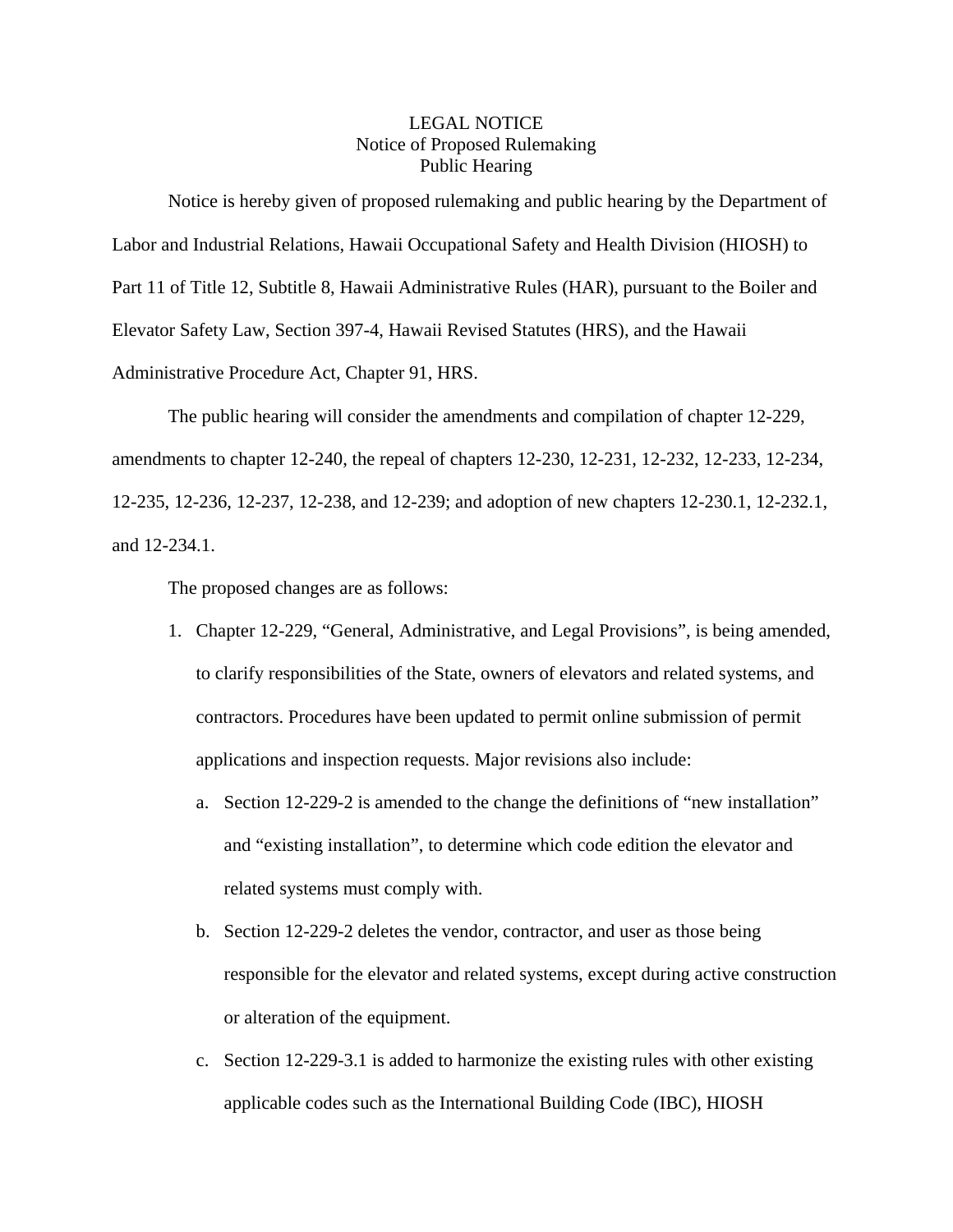standards, National Fire Protection Association (NFPA) code, the NFPA electric code, the NFPA fire alarm code, the NFPA sprinkler code, and the International Code Council (ICC) accessibility code.

- d. Section 12-229-4.1 is amended to clarify that the installation or alteration permit is good for three (3) years from date of issuance, but if no work has begun after one (1) year, the permit would expire.
- e. Section 12-229-4.1 places responsibility for obtaining the permanent state identification number (HAW No.) on the contractor. The department would issue the HAW No. upon issuance of the permit to install, instead of after the acceptance inspection.
- f. Section 12-229-5.1 is amended to require all temporary permits to operate to be posted within or next to the conveyance, unless this is infeasible or impractical. The owner may petition the director for an alternative location. The alternate location for regular permits to operate must be accessible to the passengers as long as the conveyance is available for use, and there must be a permanent sign in the elevator that states where the permit may be viewed.
- g. Section 12-229-6.1 is amended to clarify when additional inspection fees may be charged. If the department is not notified of any postponement or cancellation at least 48 hours in advance of the scheduled date and time, and if the equipment is not ready or the requester is not ready to conduct the required tests within one hour of the scheduled date and time, the fee already paid would not be refunded and a new request with the appropriate fee would need to be submitted to the department.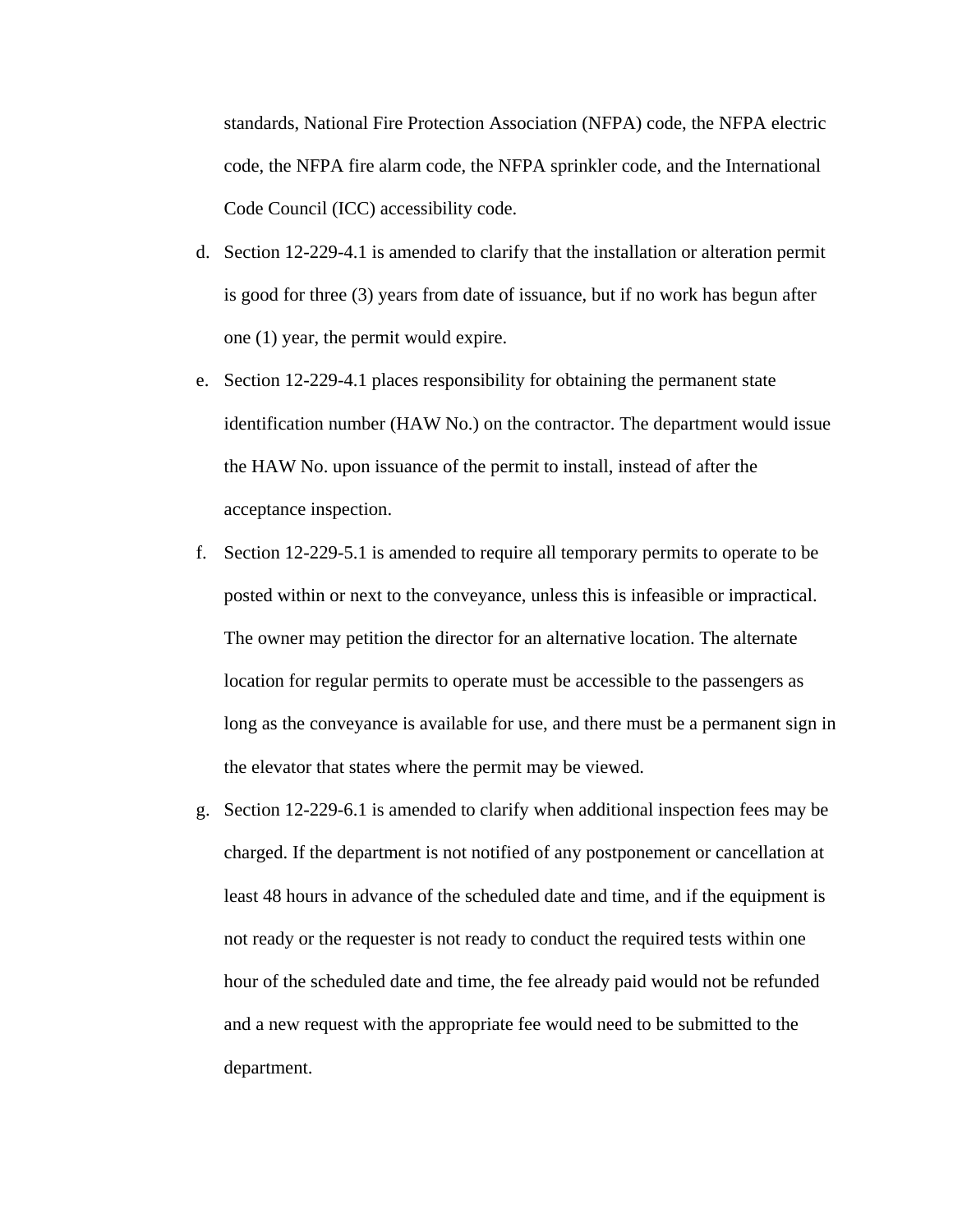- h. Section 12-229-7.1 is amended to clarify an owner's responsibility for "out of service" equipment. The equipment is to be considered "out-of-service" and must be properly decommissioned and barricaded if it is not continuously maintained for a period exceeding one year, or the owner has not requested that the required inspections and tests be conducted during the appropriate intervals.
- i. Section 12-229-10.1 is amended to require the owner to report any accident when there is damage to the equipment or any physical injury is sustained by a person(s). An accident report containing certain information is also required. The amendment also clarifies that accidents must be reported to the department within eight hours.
- j. Section 12-229-12.1 is amended to clarify when a code discrepancy becomes a violation, potentially subjecting an owner to penalties. It also clarifies when penalty reductions may and may not be applied.
- k. Section 12-229-13.1 is amended to change the appeals procedure for contested orders or citations to allow the first level de novo hearing at the departmental level. The proposed change would use the Labor and Industrial Relations Appeals Board for the second level of appeal and on the record only, thus expediting the contest process.
- l. Section 12-229-16.1 is amended to change the procedures for applying for a variance. The proposed change clarifies the steps involved in the application process as well as the reconsideration rights for denied applicants, including 30 days public notification in the paper and a formal hearing by the director.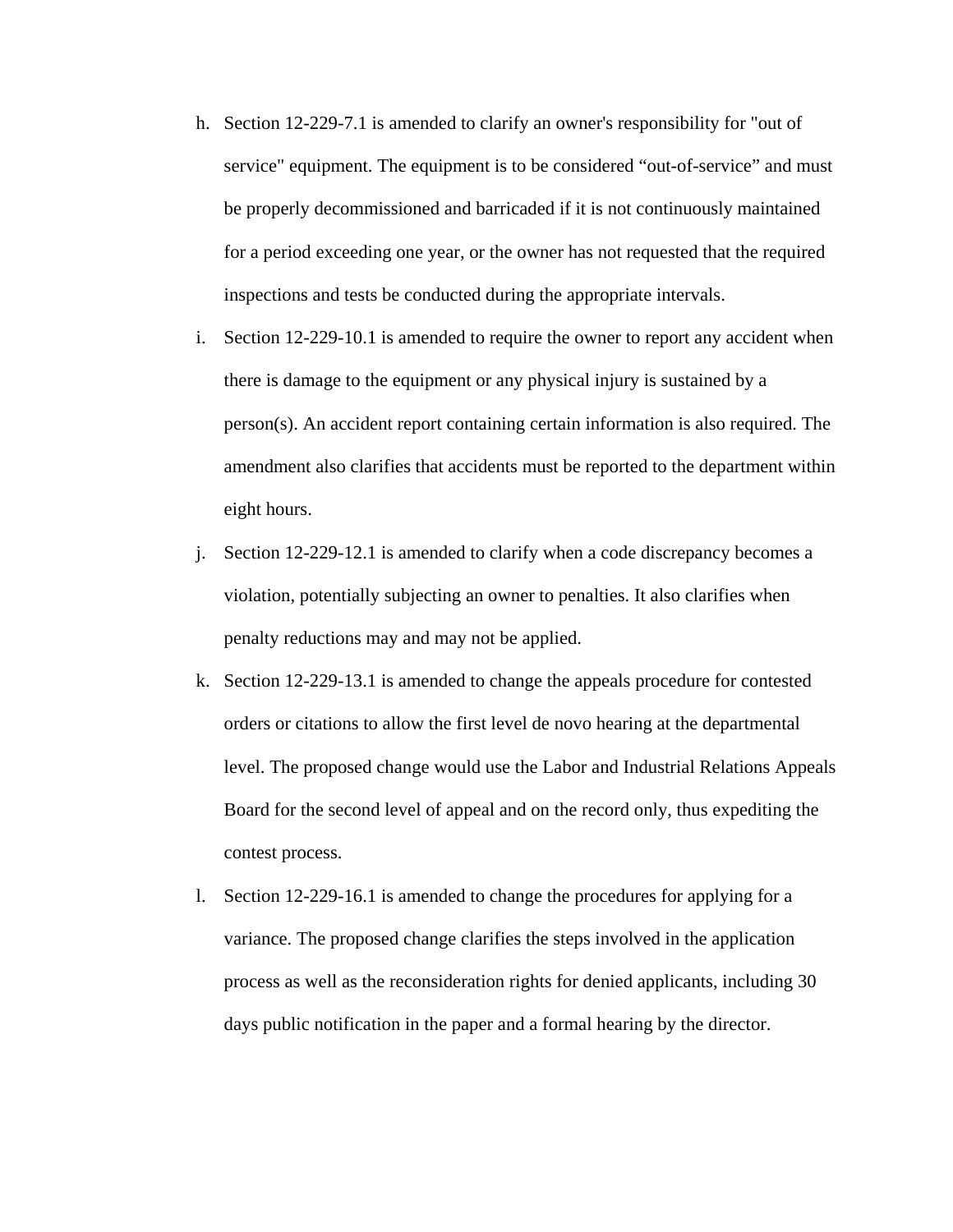- m. Section 12-229-16.1 is amended to allow "plans of compliance" to bring equipment into compliance where the cost of compliance may require phased work. Such plans must be approved by the department and may require interim protection steps in order to continue to use the conveyance.
- 2. The current chapter 12-230, "Elevators, Dumbwaiters, Escalators, and Moving Walks," is being repealed and replaced with new chapter 12-230.1, "Elevators, Escalators, Dumbwaiters, Moving Walks, and Material Lifts and Dumbwaiters with Automatic Transfer Devices". The major difference is the adoption and incorporation of updated national codes and in the clarification of what codes apply to existing installations and what codes apply to new installations. The codes to be adopted and the significant impacts are as follows:
	- a. American Society of Mechanical Engineers (ASME) A17.1-2010, Safety Code for Elevators and Escalators, is adopted for the installation of new elevators and kindred equipment and/or the relocation of existing equipment with the following major amendments:
		- i. Section 12-230.1 is added to clarify that limited use/limited application (LULA) elevators are not permitted. However, LULAs may be permitted under certain circumstances, e.g., a building required to be Americans with Disabilities Act (ADA) compliant, or is on the national or Hawaii register of historic places and accessibility cannot otherwise be provided without adversely altering the historically protected features of the structure.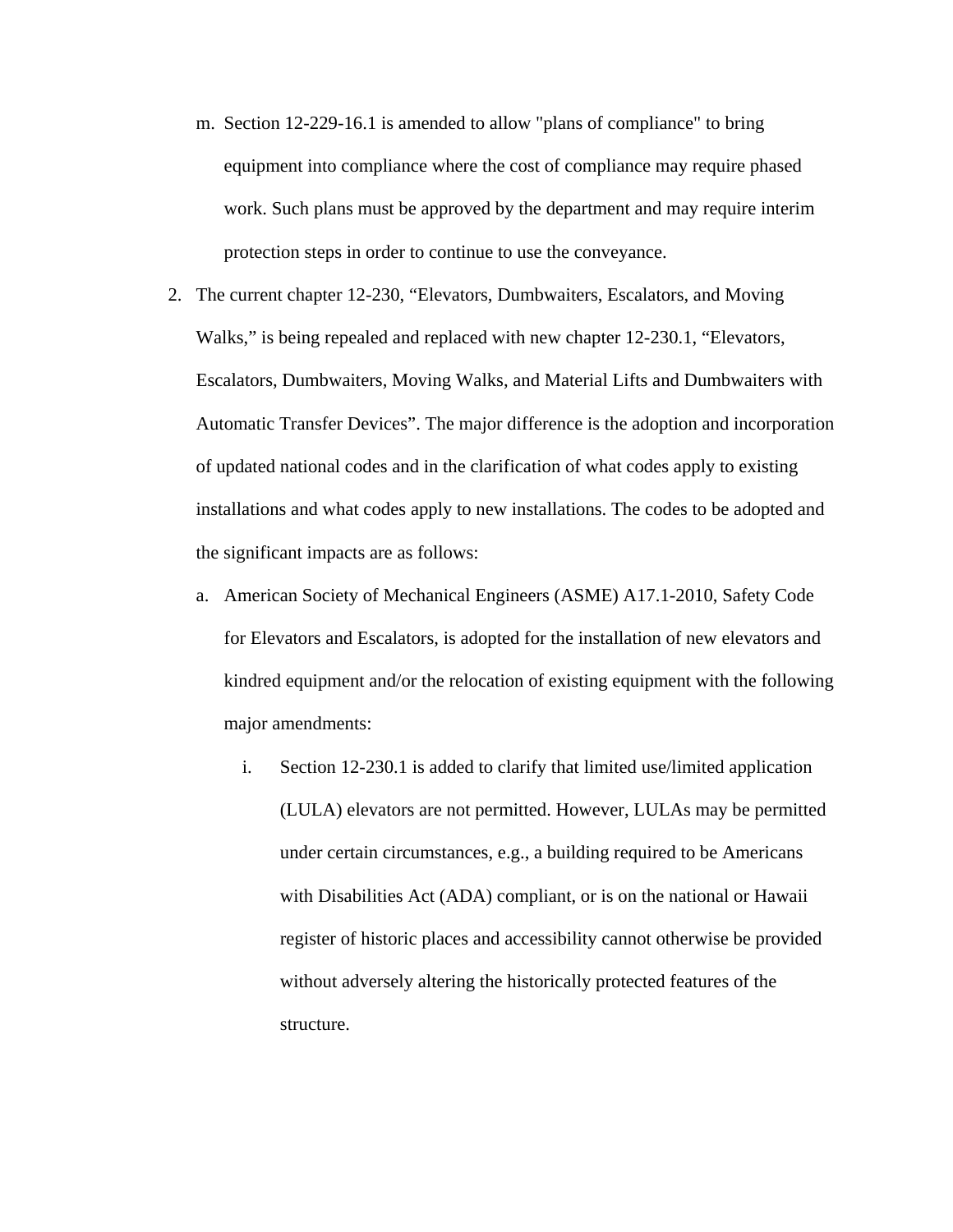- ii. Section 12-230.1-4 is added to clarify that the equipment owner is responsible to ensure that a written Maintenance Control Program (MCP) is in place and that the MCP is the property of the equipment owner, not the elevator maintenance company. The document, electronic or written, shall be made available on site.
- iii. Section 12-230.1-4 also clarifies that the data plate for escalators and moving walks must be in plain view and securely attached to the controller door as opposed to the controller, controller door, or mainline disconnect. An additional data plate shall be installed in the vicinity of the top key operated starting switch on the exterior of escalators and moving walks. As a result all necessary information is found in one place.
- iv. Section 12-230.1-3 is added to harmonize the existing rules with other existing applicable codes such as the IBC, HIOSH standards, NFPA code, the NFPA electric code, the NFPA fire alarm code, the NFPA sprinkler code, and the ICC accessibility code.
- v. Section 12-230.1-3 also clarifies that in each machine room, control room, machinery space, control space, and hoist way pit, there shall be provided at least one 125 volt, single phase, 15- or 20-ampere ground fault circuit interrupter (GFCI) duplex receptacle to prevent shocks and electrocutions. The significant differences between the ASME A17.1-2010, Safety Code for Elevators and Escalators and the 1996 edition are as follows:
- In sections 12-230.1-3 and 12-230.1-4, new technology is addressed, such as smaller diameter wire ropes, and different compositions of hoisting, governor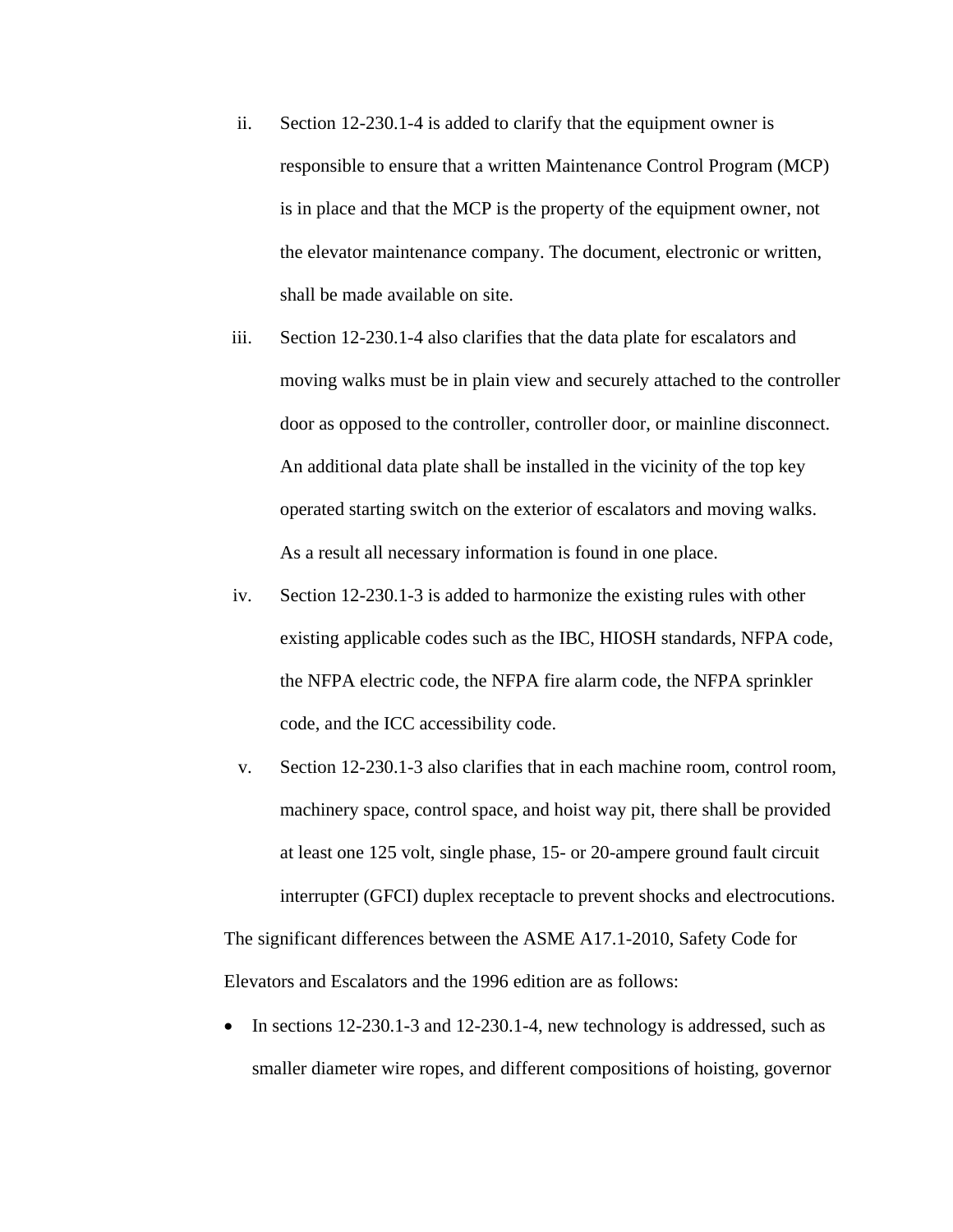and compensating means; computer moderated controlling and operating mechanisms; changes to factors of safety for the new materials and components and the addition of safety integrity levels (SIL) ratings for electrical/electronic/programmable electronic devices (E/E/PES); and new safety monitoring and testing methods to accommodate the new technology.

- Section 12-230.1-3 harmonizes the existing rules with other existing applicable codes such as the IBC, HIOSH standards, NFPA code, the NFPA electric code, the NFPA fire alarm code, the NFPA sprinkler code, and the ICC accessibility code.
- Sections 12-230.1-3 and 12-230.1-4 enhance accountability provisions such as traceability provisions for elevator and kindred equipment in the form of information on the code data plate indicating the year of the code to which the equipment was installed and the year of the code for each subsequent alteration; and documentation and certification requirements for component performance, equipment maintenance, and worker training.
- Section 12-230.1-3 regulates access by authorized persons to hazardous or sensitive portions of the elevator and kindred equipment during operations.
- Section 12-230.1-3 also provides for increased illumination for elevator cars and working areas, and creates safety access requirements for maintenance, repair and inspection. It also provides for guarding requirements of hazardous equipment as well as fall protection in conformance with HIOSH requirements, including redundant safeguards to prevent accidental falls, crushing, and caught-in or between dangerous machinery type incidents.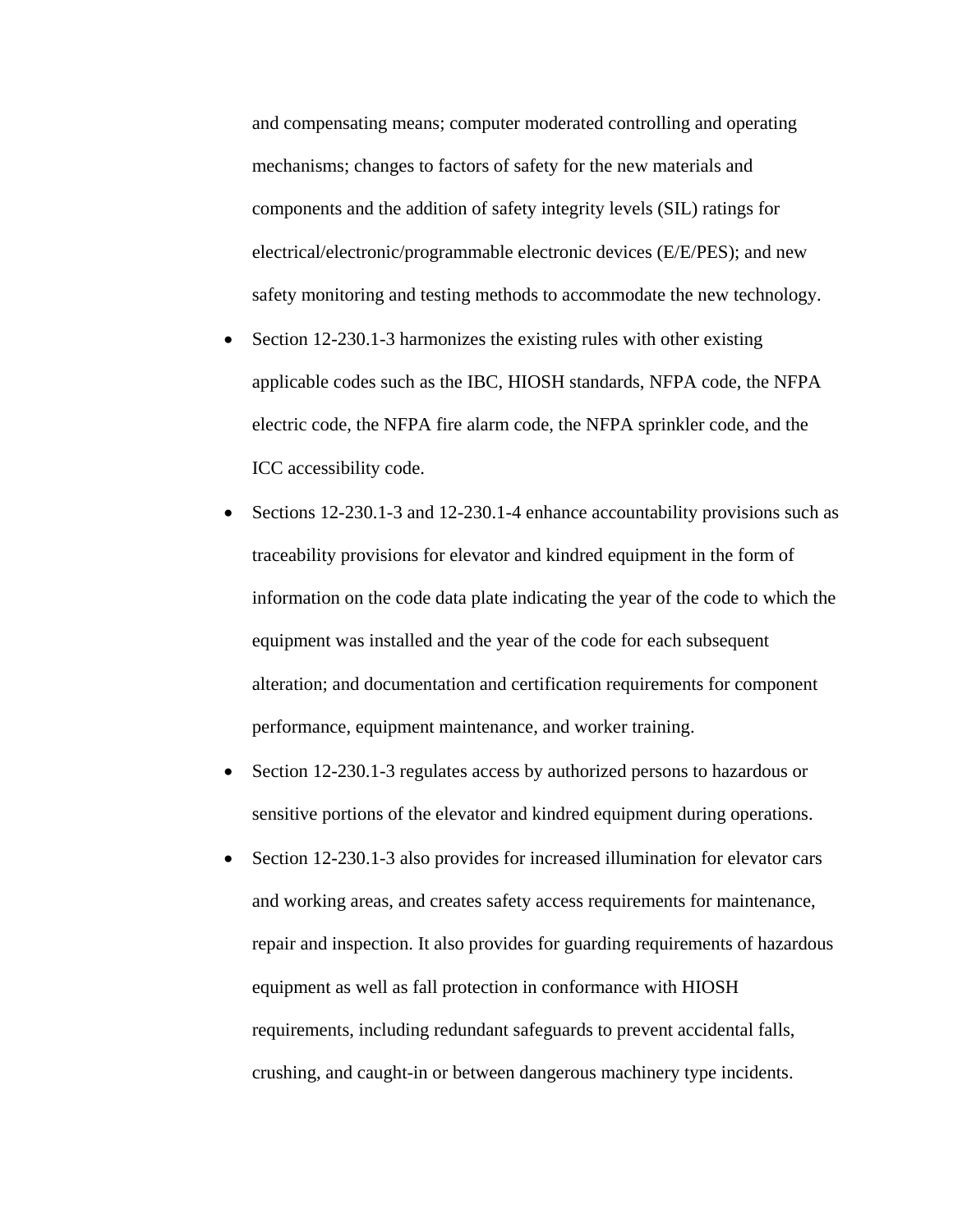- Sections 12-230.1-3 and 12-230.1-4 require a written MCP for all elevators and kindred equipment to include how the equipment is to be properly maintained, including all code-required written procedures, maintenance records, what tests are required and how to conduct them, as well as any unique or product-specific procedures or methods.
- b. ASME A17.3-2011, Safety Code for Existing Elevators and Escalators, shall apply to all existing installations of such equipment, if the installation or alteration permit was issued after 1997, with the following amendment. Nonmandatory appendix C is made mandatory. Firefighters' service requirements were adopted in 1983 and applied to all new and existing installations, regardless of travel. This change merely maintains what is required for all elevator and kindred equipment installations, new or existing.
- c. ASME A17.1-2010, Safety Code for Elevators and Escalators, shall apply to elevator and kindred equipment if the installation or alteration permit was issued after the effective date of these rules, with the following exceptions which apply to both new installations and alterations:
	- i. Part 1, General, shall apply to all existing elevators, escalators, moving walks, dumbwaiters, and material lifts.
	- ii. Section 5.10, Elevators Used for Construction, shall apply to all existing elevators used for construction.
	- iii. Section 8.1, Security, shall apply to all existing elevators, escalators, and moving walks.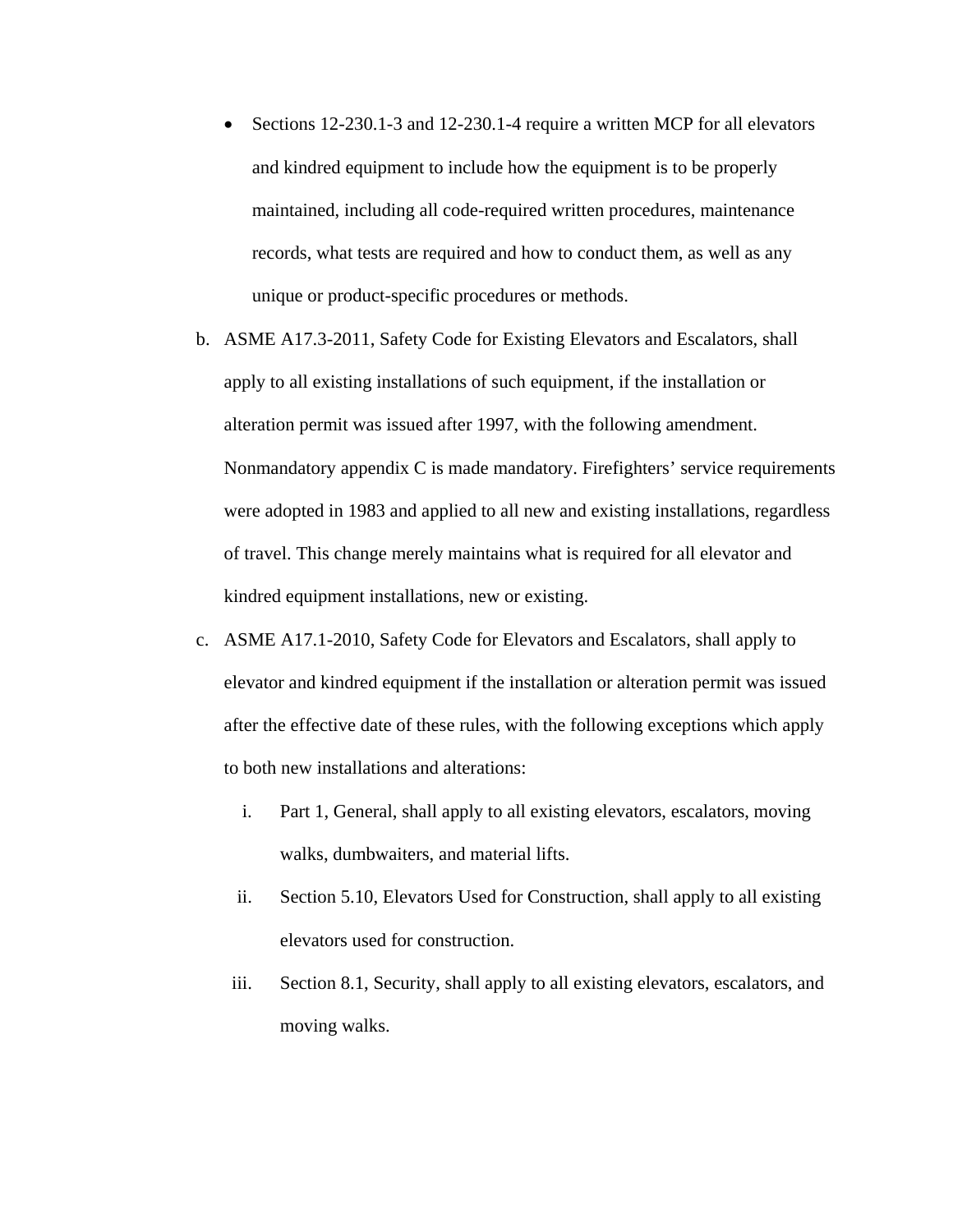- iv. Section 8.6, Maintenance, Repair, Replacement and Testing, shall apply to all existing elevators, escalators and moving walks, and dumbwaiters and material lifts with automatic transfer devices with the following amendments:
	- 1) Section 8.6.1.2.1(c) of the American Society of Mechanical Engineers A17.1 is amended to read: "The written Maintenance Control Program in electronic or paper form created for the equipment is the property of the equipment owner, and shall be made available to the department and be located on site." This clarifies that the equipment owner is responsible to ensure that a written MCP is in place and that the MCP is the property of the equipment owner, not the elevator maintenance company. The document, electronic or written, shall be made available on site. Further elaboration is the same as discussed in  $2(a)(ii)$  above.
	- 2) Section 8.6.1.5, "Code Data Plate," is amended so that the data plate for escalators and moving walks is to be in plain view and securely attached to the controller door as opposed to the controller, controller door, or mainline disconnect. An additional data plate shall be installed in the vicinity of the top key operated starting switch on the exterior of escalators and moving walks. As a result all necessary information is found in one place.
- v. Section 8.7, Alterations, shall apply to all existing elevators, escalators, moving walks, and material lifts and dumbwaiters with automatic transfer devices.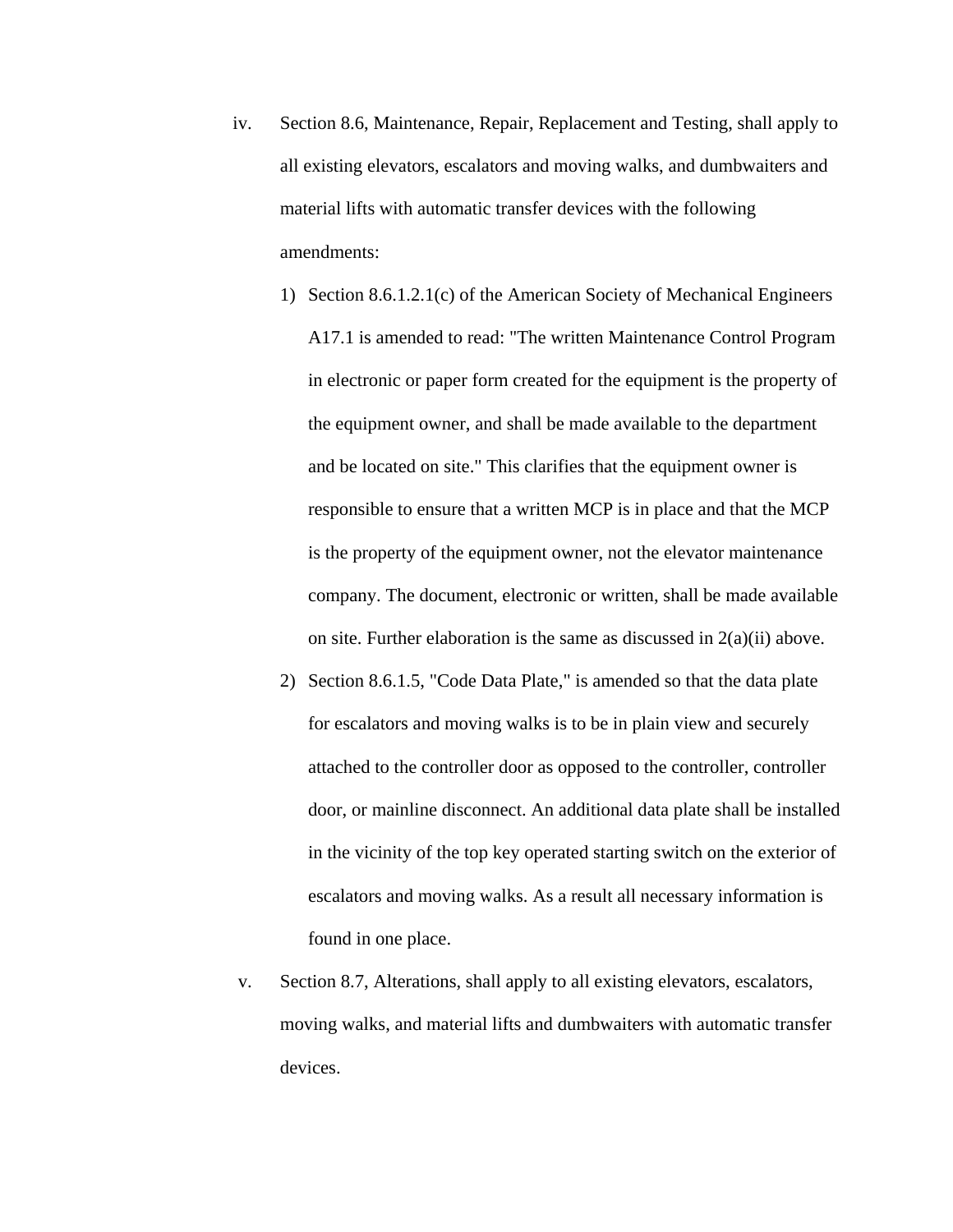- vi. Section 8.8, Welding, shall apply to all existing elevators, escalators, moving walks, and material lifts and dumbwaiters with automatic transfer devices.
- vii. Section 8.10, Acceptance Inspections and Tests, shall apply to all existing elevators, escalators, moving walks, and material lifts and dumbwaiters with automatic transfer devices.
- viii. Section 8.11, Flood Resistances, shall apply to all existing elevators, escalators, moving walks, and material lifts and dumbwaiters with automatic transfer devices.
- d. Clarifies that for elevators and escalators installed or altered before 1998 the code in effect at the time of installation or alteration is the applicable code.
- e. Chapter 12-240 shall apply to all elevators where the installation application was received by the department after December 6, 1990. This further clarifies which code is applicable for older elevators and kindred equipment.
- 3. The current chapter 12-231, "Manlifts", is being repealed. Currently, dual jurisdiction exists for the enforcement of manlift safety. HIOSH considers manlifts to be hazardous equipment requiring safety training for employees who use them. ASME A17.1, Safety Code for Elevators and Escalators excludes manlifts, therefore, it is more appropriate for manlift safety to fall under the jurisdiction of HIOSH. There are only 6 manlifts throughout the State.
- 4. The current chapter 12-232, "Personnel Hoists", is being repealed and replaced with new chapter 12-232.1 with the same title. The major difference is in the adoption and incorporation of American National Standards Institute/American Society of Safety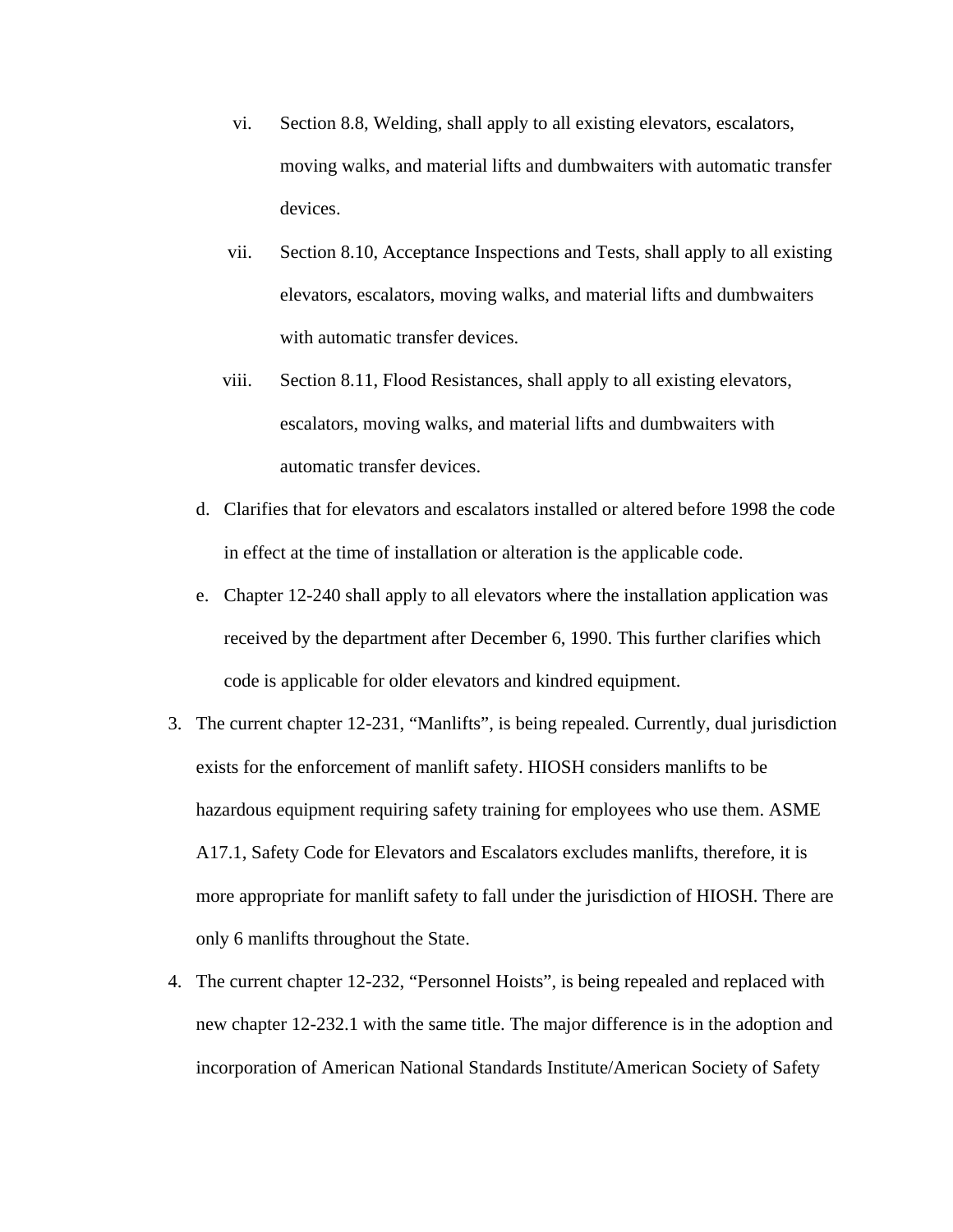Engineers (ANSI/ASSE) A10.4-2007, and in clarifying that the director may grant a temporary variance at no cost to the applicant.

- 5. The current chapter 12-233, "Aerial Passenger Tramways", is being repealed. There are no such conveyances in Hawaii. Repealing this chapter avoids the confusion between such devices, zip lines, and canopy rides, which the department does not have jurisdiction over.
- 6. The current chapter 12-234, "Inclined Passenger Lifts", is being repealed and replaced with new chapter 12-234.1, "Platform Lifts and Stairway Chairlifts". The major difference is the adoption and incorporation of ASME A18.1-2011, and in clarifying which national code applies to new platform lifts and stairway chairlifts and which code applies to existing installations. Also allows the director to grant a temporary variance at minimal cost to the applicant.
- 7. The current chapter 12-235, "Existing Inclined Tunnel Lifts", is being repealed. There are no such conveyances in Hawaii.
- 8. The current chapters 12-236, "Vertical Wheelchair Lifts"; 12-237, "Inclined Wheelchair Lifts"; and 12-238, "Incline Stairway Chair Lifts" are being repealed. ASME A18.1, "Safety Standard for Platform Lifts and Stairway Chairlifts," covers these equipment. The proposed revision incorporates ASME A18.1 into proposed new chapter 12-234.1, "Platform Lifts and Stairway Chairlifts".
- 9. The current chapter 12-239, "Personal Automatic Trains", is being repealed. There are currently no personal automatic trains in Hawaii.
- 10. The current chapter 12-240, "Elevator Requirements for Handicapped", is amended to clarify which elevators and kindred equipment must comply with the current code,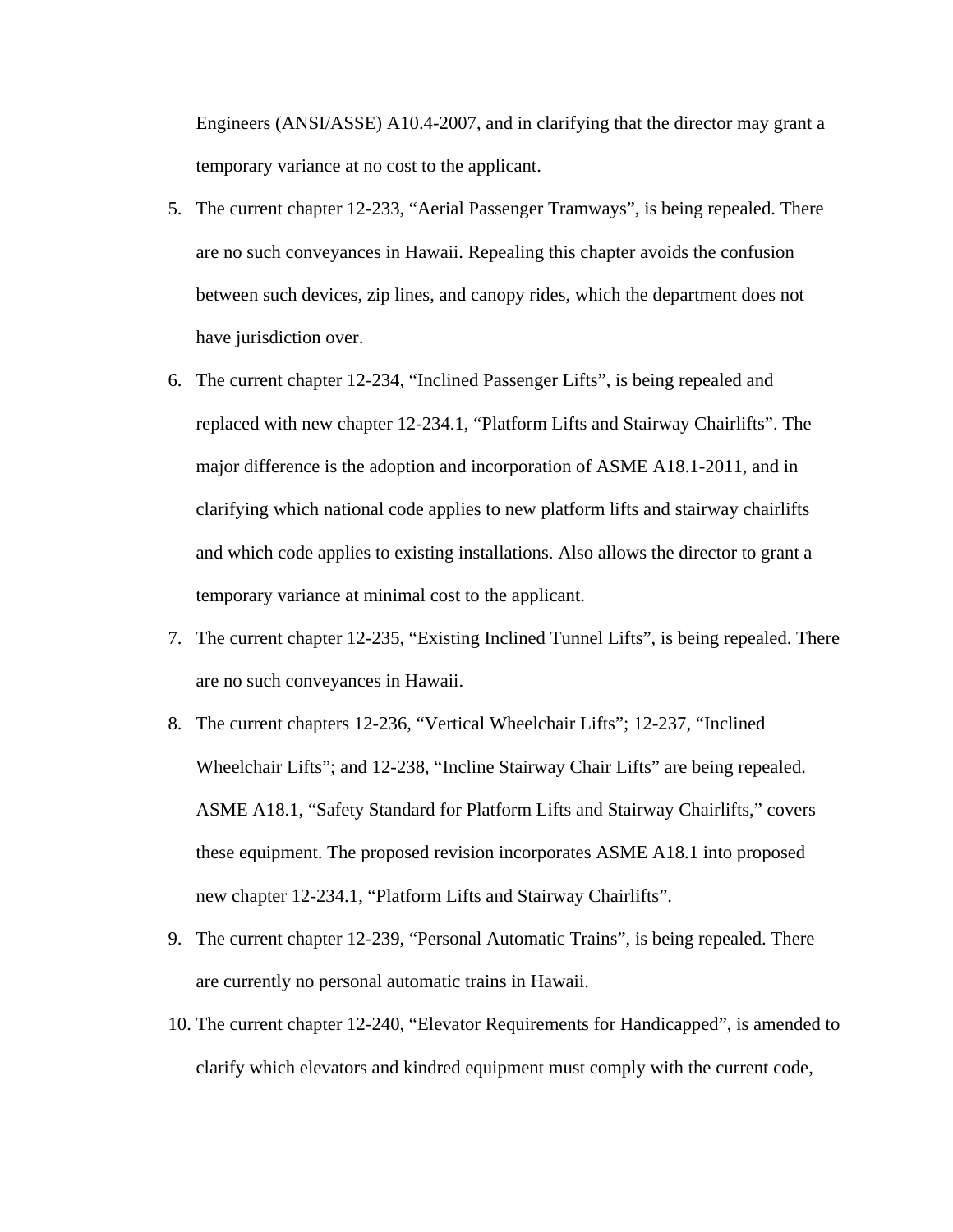i.e., those which have had their architectural plans reviewed for an installation permit after December 6, 1990 but before the effective date of the proposed rules. New installations whose applications are filed after the effective date of the proposed rules must comply with the provisions in new chapter 12-230-1, adopting and incorporating the 2009 edition of ICC A117.1-2009.

The proposed rule changes affect small business. Initial costs for the development of a written MCP will be passed on to tenants of buildings but they will be offset by reduced rate increases for insurance premiums due to the increase in public safety and a reduction in elevator accidents. Similarly, all other initial implementation costs are expected to level out with increased safety.

A copy of the proposed rule changes will be made available for public viewing from the first working day that the legal notice appears in the Honolulu Star-Advertiser, Hawaii Tribune Herald, West Hawaii Today, The Maui News, and The Garden Island, through the day the public hearing is held, from Monday – Friday, between the hours of 2:00 p.m. and 4:00 p.m., at the following locations: 830 Punchbowl Street, Room 423, Honolulu, Hawaii 96813; 75 Aupuni Street, Hilo, Hawaii 96720; 2264 Aupuni Street, Wailuku, Hawaii 96793; and 3060 Eiwa Street, Lihue, Hawaii 96766. A copy of the proposed rules may be obtained for a prepaid fee of ten cents per page plus postage or viewed at our website at http://labor.hawaii.gov/hiosh.

Interested persons may present at the public hearing any written or oral data, views, arguments, comments, and objections concerning the proposals on May 14, 2014, 1:00 p.m. at:

HONOLULU, OAHU

Keelikolani Building

830 Punchbowl Street, Room 427